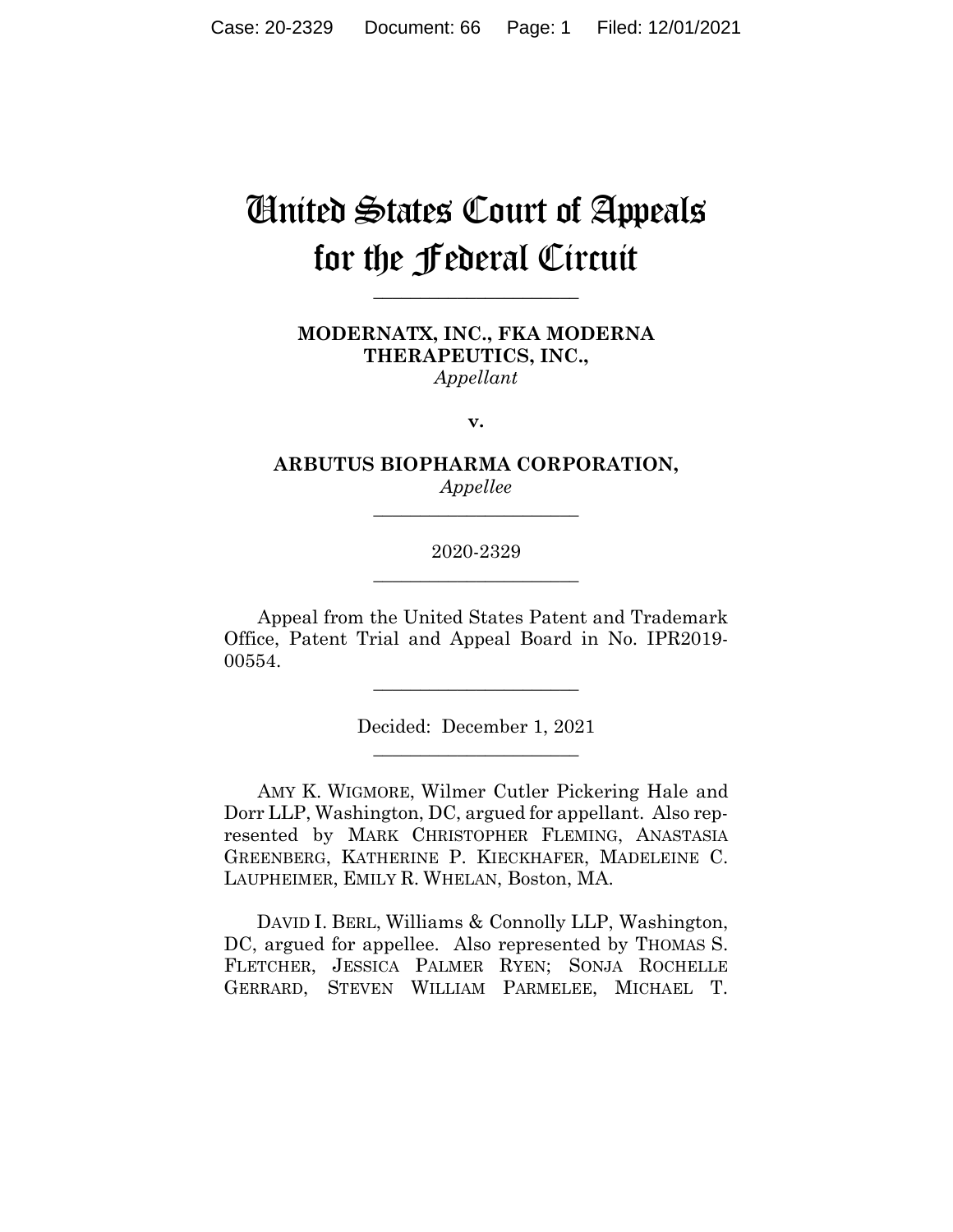ROSATO, Wilson Sonsini Goodrich & Rosati, Seattle, WA; LORA MARIE GREEN, RICHARD TORCZON, Washington, DC.

\_\_\_\_\_\_\_\_\_\_\_\_\_\_\_\_\_\_\_\_\_\_

Before LOURIE, O'MALLEY, and STOLL, *Circuit Judges*.

## LOURIE, *Circuit Judge*.

ModernaTx, Inc. ("Moderna") appeals from the decision of the U.S. Patent and Trademark Office Patent Trial and Appeal Board (the "Board") holding that the claims of U.S. Patent 8,058,069 ("069 patent") are not unpatentable as obvious. *See Moderna Therapeutics, Inc. v. Protiva Biotherapeutics, Inc.*, IPR2019-00554, 2020 WL 4237232 (July 23, 2020) ("*Board Decision*"). For the reasons provided below, we affirm.

### BACKGROUND

## I. The '069 Patent

Arbutus owns the '069 patent directed to "stable nucleic acid-lipid particles (SNALP) comprising a nucleic acid (such as one or more interfering RNA), methods of making the SNALP, and methods of delivering and/or administering the SNALP." '069 patent at Abstract. The '069 patent, which issued on November 15, 2011, claims priority from a provisional application filed on April 15, 2008.

As described in the '069 patent, RNA interference ("RNAi") is a biological process in which recognition of double-stranded RNA "leads to posttranscriptional suppression of gene expression." *Id.* at col. 1 ll. 28–31. That biological process is mediated by small interfering RNA ("siRNA"), "which induces specific degradation of mRNA through complementary base pairing." *Id.* at col. 1 ll. 31– 34. The '069 patent recognized that RNAi provided "a potential new approach to downregulate or silence the transcription and translation of a gene of interest." *Id.* at col. 1 ll. 41–43.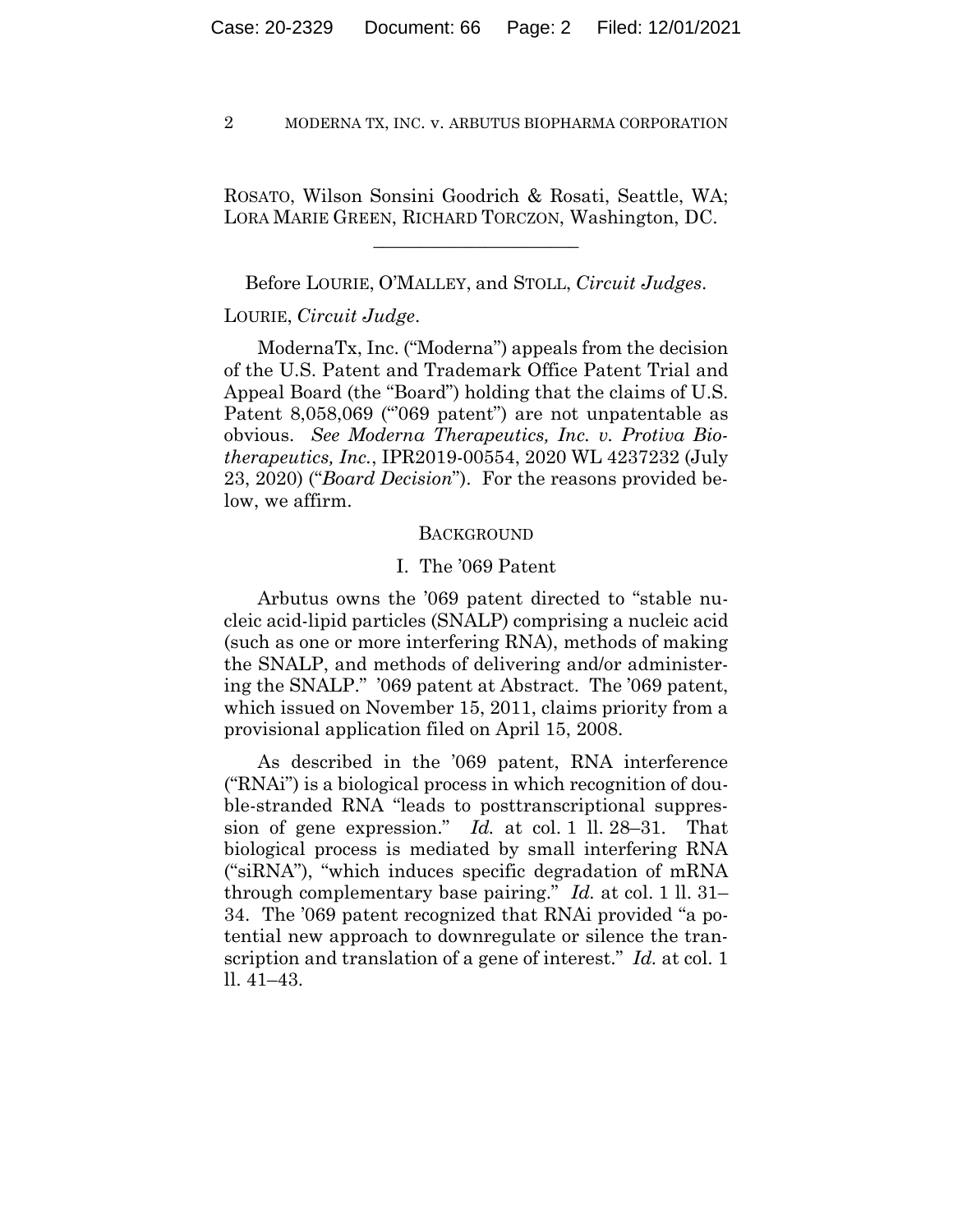A "safe and effective nucleic acid delivery system is required for RNAi to be therapeutically useful." *Id.* at col. 1 ll. 52–53. The delivery system "should be small" and "should remain intact in the circulation for an extended period of time in order to achieve delivery to affected tissues." *Id.* at col. 2 ll. 27–31. This requires a "highly stable, serumresistant nucleic acid-containing particle that does not interact with cells and other components of the vascular compartment." *Id*. at col. 2 ll. 31–34. The particle should also "readily interact with target cells at a disease site in order to facilitate intracellular delivery of a desired nucleic acid." *Id.* at col. 2 ll. 34–36. The '069 patent thus recognized that there remained "a strong need in the art for novel and more efficient methods and compositions for introducing nucleic acids such as siRNA into cells." *Id.* at col. 2 ll. 55–57.

The '069 patent describes the invention as "novel, serum-stable lipid particles comprising one or more active agents or therapeutic agents, methods of making the lipid particles, and methods of delivering and/or administering the lipid particles (e.g., for the treatment of a disease or disorder)." *Id.* at col. 2 l. 65–col. 3 l. 2. The lipid particles are comprised of one or more cationic lipids, one or more non-cationic lipids, and one or more conjugated lipids. *See id.* at col. 3 ll. 11–20. As described in the patent, "[t]he present invention is based, in part, upon the surprising discovery that lipid particles comprising from about 50 mol % to about 85 mol % of a cationic lipid, from about 13 mol % to about 49.5 mol % of a non-cationic lipid, and from about 0.5 mol % to about 2 mol % of a lipid conjugate provide advantages when used for the in vitro or in vivo delivery of an active agent, such as a therapeutic nucleic acid (e.g., an interfering RNA)." *Id.* at col. 5 ll. 44–51. The '069 patent further states that the stable nucleic acid-lipid particles "advantageously impart increased activity of the encapsulated nucleic acid (e.g., an interfering RNA such as siRNA) and improved tolerability of the formulations in vivo, resulting in a significant increase in the therapeutic index"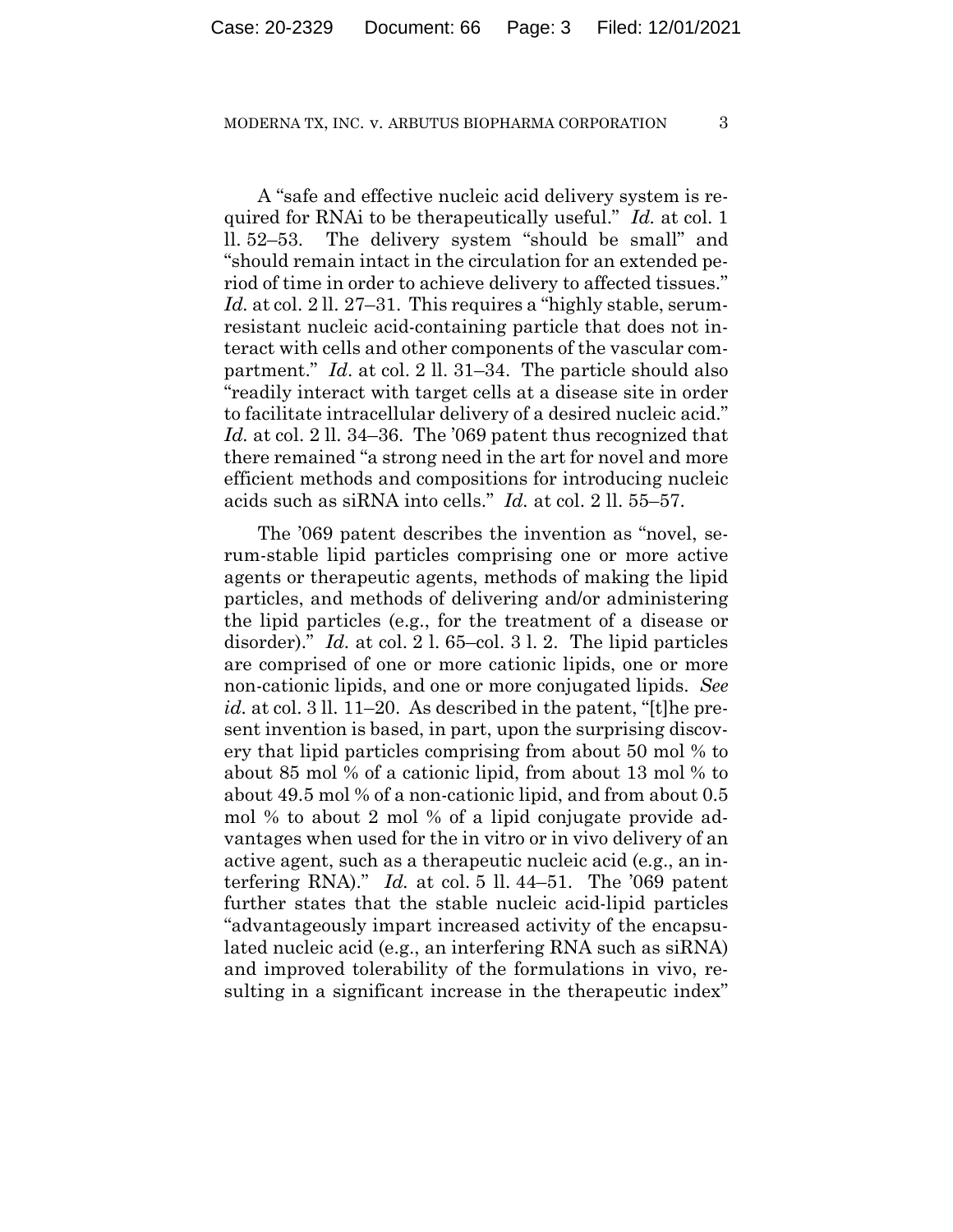as compared to prior art nucleic acid-lipid particle compositions. *Id.* at col. 5 ll. 51–58. And the particles are "stable in circulation, e.g., resistant to degradation by nucleases in serum and are substantially non-toxic" to humans. *Id.* at col. 5 ll. 58–61.

The '069 patent contains 22 claims. Claim 1, the only independent claim, recites:

- 1. A nucleic acid-lipid particle comprising:
	- (a) nucleic acid;
	- (b) a cationic lipid comprising from 50 mol % to 65 mol % of the total lipid present in the particle;
	- (c) a non-cationic lipid comprising a mixture of a phospholipid and cholesterol or a derivative thereof, wherein the phospholipid comprises from 4 mol % to 10 mol % of the total lipid present in the particle and the cholesterol or derivative thereof comprises from 30 mol % to 40 mol % of the total lipid present in the particle; and
	- (d) a conjugated lipid that inhibits aggregation of particles comprising from 0.5 mol % to 2 mol % of the total lipid present in the particle.

*Id.* at col. 91 ll. 24–35. The dependent claims, which contain all of these same limitations, do not raise separate issues. As the parties have not argued them separately, we will not deal with them separately.

II. *Inter Partes* Review of the '069 Patent

Moderna petitioned for *inter partes* review of the '069 patent. In its petition, Moderna asserted three grounds challenging all claims of the '069 patent. In the first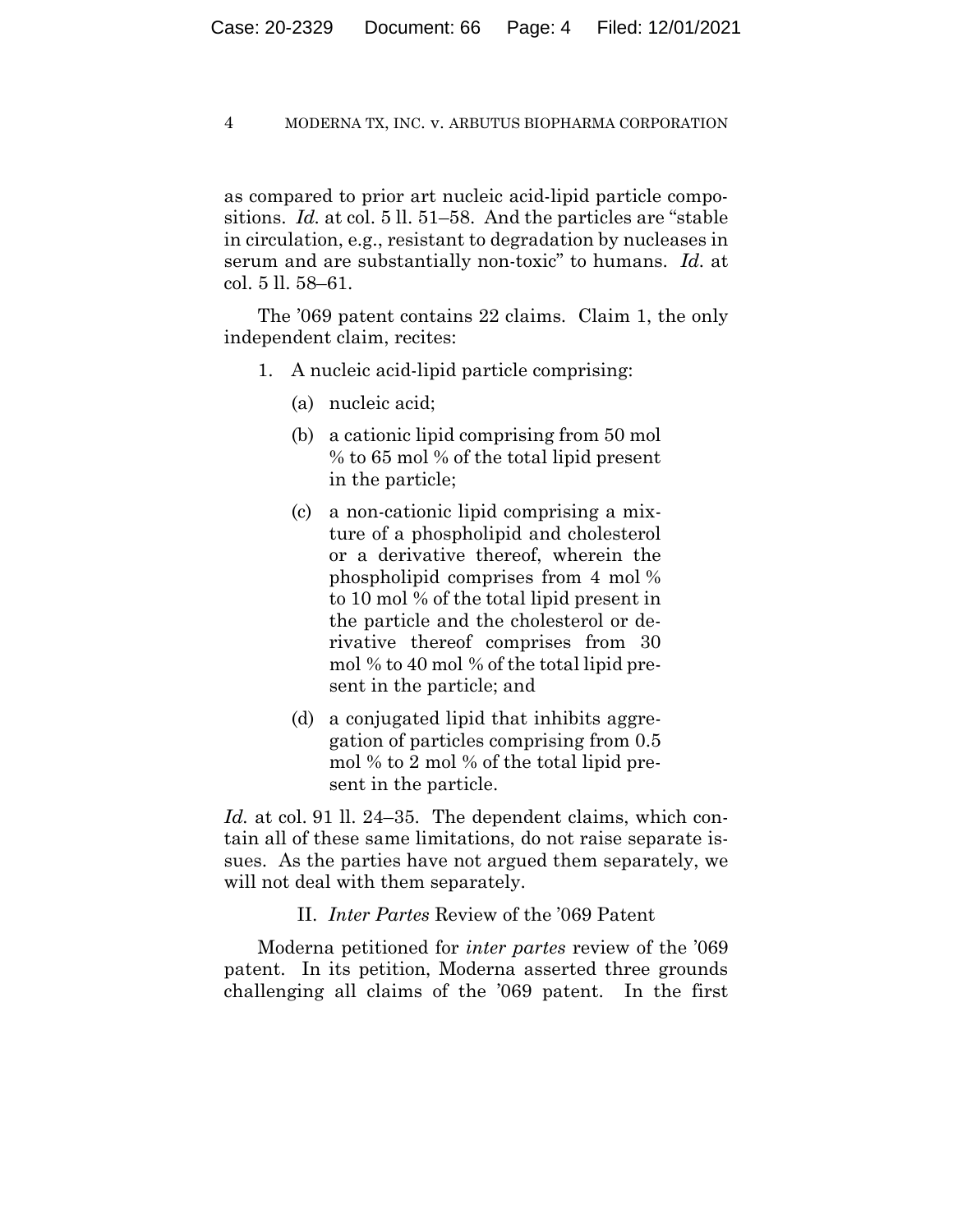ground, Moderna alleged that all claims of the '069 patent would have been anticipated by and/or obvious over International Pat. Publ. WO 2005/007196 ("the '196 PCT") or U.S. Pat. Publ. 2006/0134189 ("the '189 publication"). In the second ground, Moderna alleged that all claims of the '069 patent would have been obvious over a combination of the '196 PCT, the '189 publication,  $Lin<sub>1</sub>$  and Ahmad.<sup>2</sup> In the third ground, Moderna alleged that all claims of the '069 patent were anticipated by U.S. Pat. Publ. 2006/0240554 ("the '554 publication"), and alternatively that the claims would have been obvious over the '554 publication.

Relevant to this appeal, Moderna's arguments based on the '196 PCT and the '189 publication centered on alleged overlapping ranges of components. Moderna contended that all of the ranges for the components in the claimed nucleic acid-lipid particle were disclosed or taught by the prior art, and that a presumption of obviousness should therefore apply under our precedent.

For three of the four lipid components in the claimed nucleic acid-lipid particle—the cationic lipid, the cholesterol portion of the non-cationic lipid, and the conjugated lipid—Moderna pointed to expressly disclosed ranges in the prior art. For example, the prior art discloses a range of 2–60 mol % for the cationic lipid, *see* '196 PCT at ¶ 88; '189 publication at ¶ 152, which overlaps with the claimed range "from 50 mol % to 65 mol % of the total lipid present

<sup>1</sup> Alison J. Lin, et al., Three-Dimensional Imaging of Lipid Gene-Carriers: Membrane Charge Density Controls Universal Transfection Behavior in Lamellar Cationic Liposome-DNA Complexes, 84 Biophysical J. 3307–16 (2003).

<sup>2</sup> Ayesha Ahmad, et al., New Multivalent Cationic Lipids Reveal Bell Curve for Transfection Efficiency Versus Membrane Charge Density: Lipid-DNA Complexes for Gene Delivery, 7 J. Gene Med. 739–48 (2005).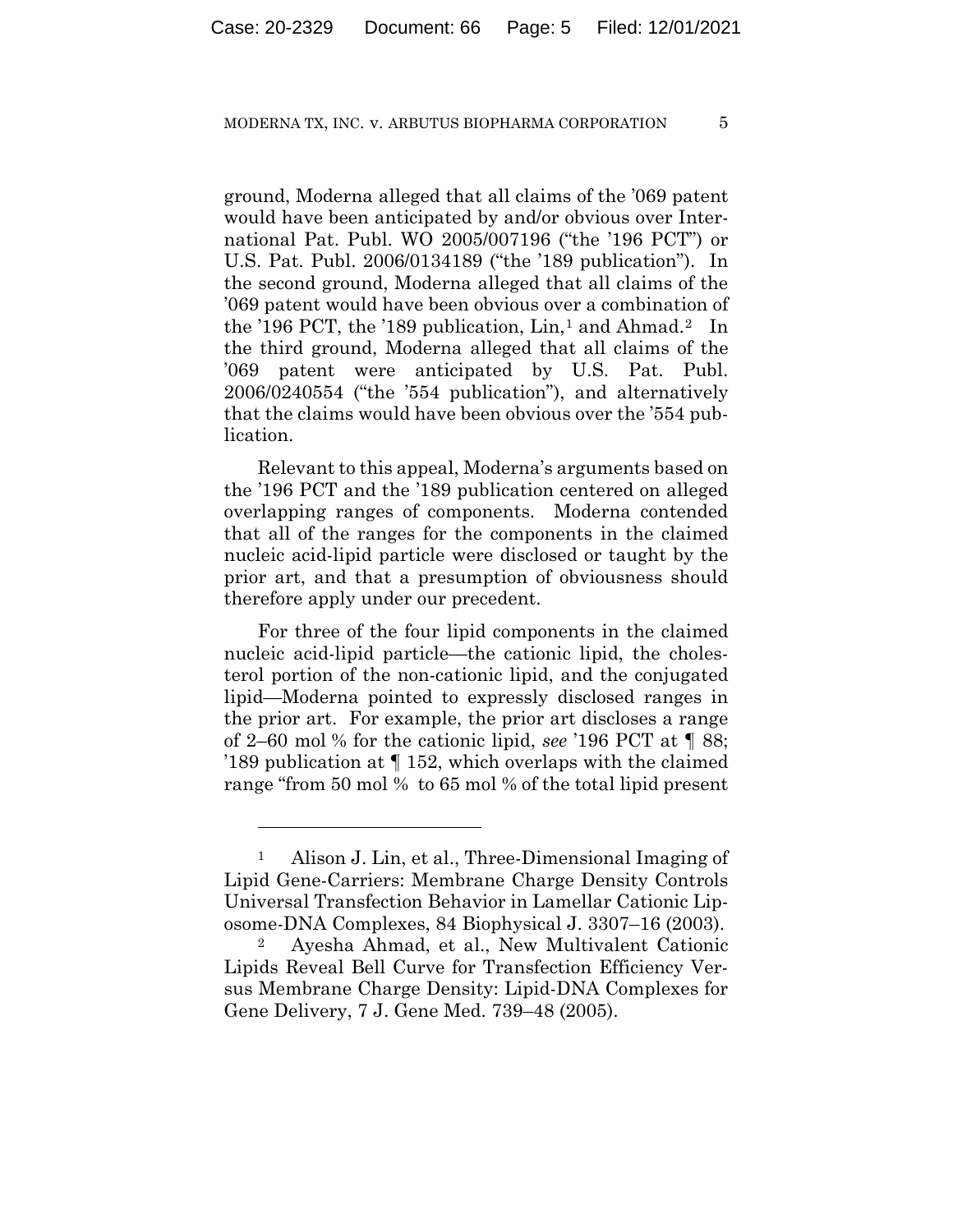in the particle." '069 patent at col. 91 ll. 26–27. Similarly, the prior art discloses ranges of 0.5–25 mol % and 0.5–20 mol % for the conjugated lipid, *see* '196 PCT at ¶¶ 92–93; '189 publication at ¶ 152, which overlap with the claimed range "from 0.5 mol % to 2 mol %." '069 patent at col. 91 ll. 33–35. And for the cholesterol portion of the non-cationic lipid, the prior art discloses ranges of 20–45 mol % and 20–55 mol %, *see* '196 PCT at ¶ 91; '189 publication at ¶ 152, which overlap with the claimed range "from 30 mol % to 40 mol %." '069 patent at col. 91 ll. 31–32.

The parties' dispute focused mainly on the phospholipid portion of the non-cationic lipid, for which the claims require a range "from 4 mol % to 10 mol % of the total lipid present in the particle." '069 patent at col. 91 ll. 29–31. Moderna acknowledged that the prior art does not contain any express disclosure of a range for the phospholipid in the particle. But Moderna argued that, because the total mol % of all lipids in the particle must equal 100%, based on the ranges of the other lipid components, the maximum amount and minimum amount of phospholipid can be calculated to form a range of 0–19.5 mol %. *See, e.g.*, J.A. 134. Moderna also argued that the phospholipid range would have been obtainable through routine optimization using disclosed prior art formulations as starting points. *See* J.A. 4808–09.

The Board found that Moderna failed to meet its burden with respect to its challenges based on the '196 PCT and the '189 publication. Specifically, the Board determined that:

the teachings of the '196 PCT and '189 Publication do not anticipate or otherwise render obvious a nucleic acid-lipid particle containing each of the recited lipid components within the claimed ranges, including specifically a phospholipid range of 4– 10%.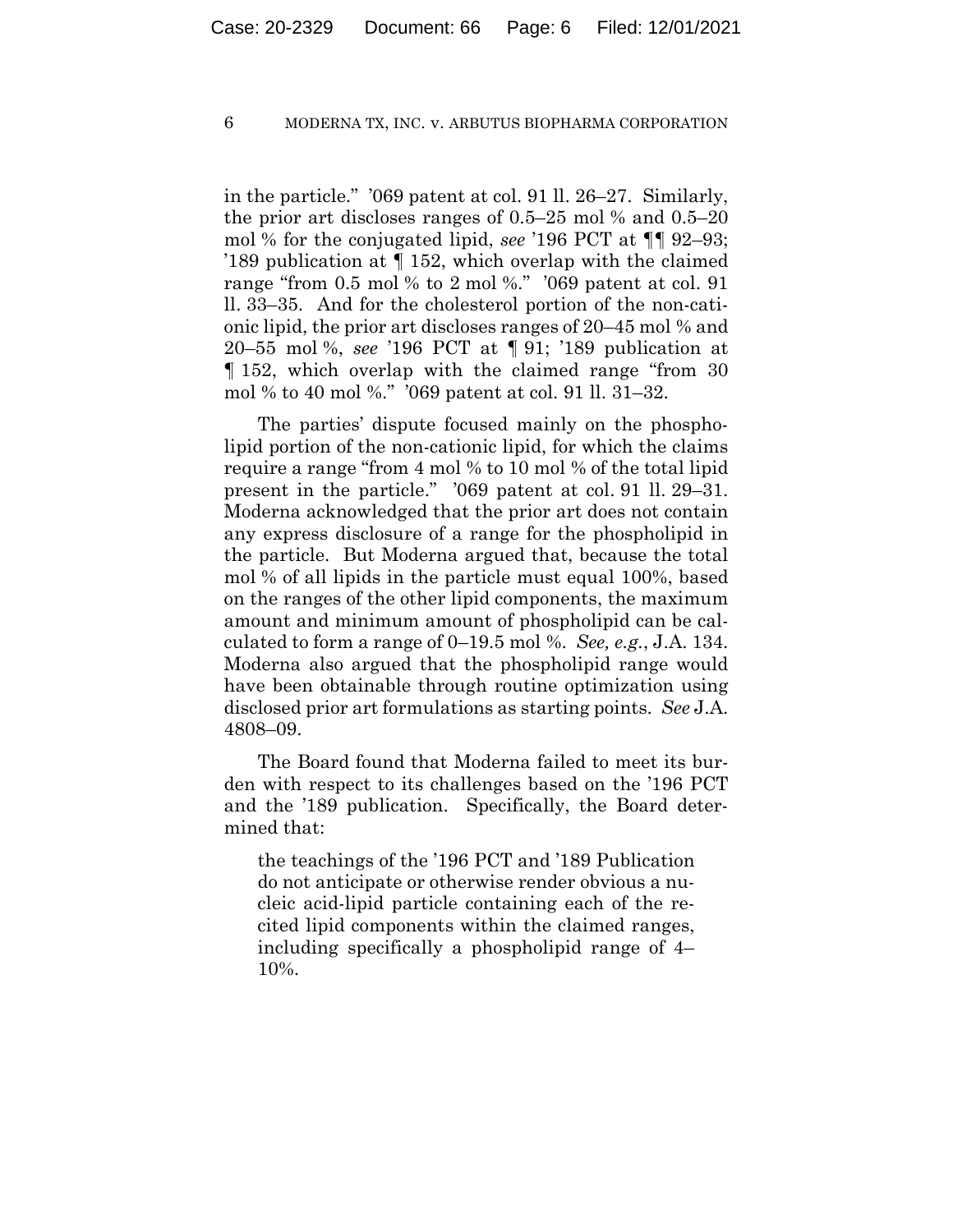*Board Decision*, 2020 WL 4237232, at \*11. The Board noted that Moderna had "derive[d] an overlapping phospholipid range by making certain assumptions about the other lipid components of the particle." *Id.* at \*12. Therefore, the Board concluded, a presumption of obviousness due to overlapping ranges did not apply in this case when "one of the claimed ranges for one of the expressly claimed sub-components of the claimed composition is not necessarily disclosed based on broader ranges for other components disclosed in the prior art." *Id.*

The Board proceeded to list the unfounded assumptions upon which Moderna's calculation of the phospholipid range was based. The Board specifically noted that Moderna arrived at the phospholipid range of 0–19.5% by assuming that a "skilled artisan would have selected a cationic lipid amount of 60%, cholesterol in the amount 20– 40%, and PEG in the amount of 0.5–20%," but Moderna failed to explain why a skilled artisan would have chosen those particular amounts. *Id*. at \*13.Moreover, the Board found that the '196 PCT and the '189 publication only identify the phospholipid as an optional example of a non-cationic lipid and nothing in the references suggested that the entirety of the "broadly disclosed ranges could apply if all four claimed lipid components were to be included as part of the nucleic-acid lipid[sic] particle." *Id.*

The Board also rejected Moderna's argument that the claimed phospholipid range would have been obtainable through routine optimization based on knowledge that some phospholipid would provide structural stability but too much would inhibit release of the nucleic acid payload. *Id*. The evidence showed that stability and delivery efficiency were general considerations when designing a nucleic acid-lipid particle, but these considerations were not connected with phospholipid amounts. *Id*. Thus, the Board found, the evidence was "insufficient to establish that the claimed phospholipid range in particular was a recognized result-effective variable subject to routine optimization."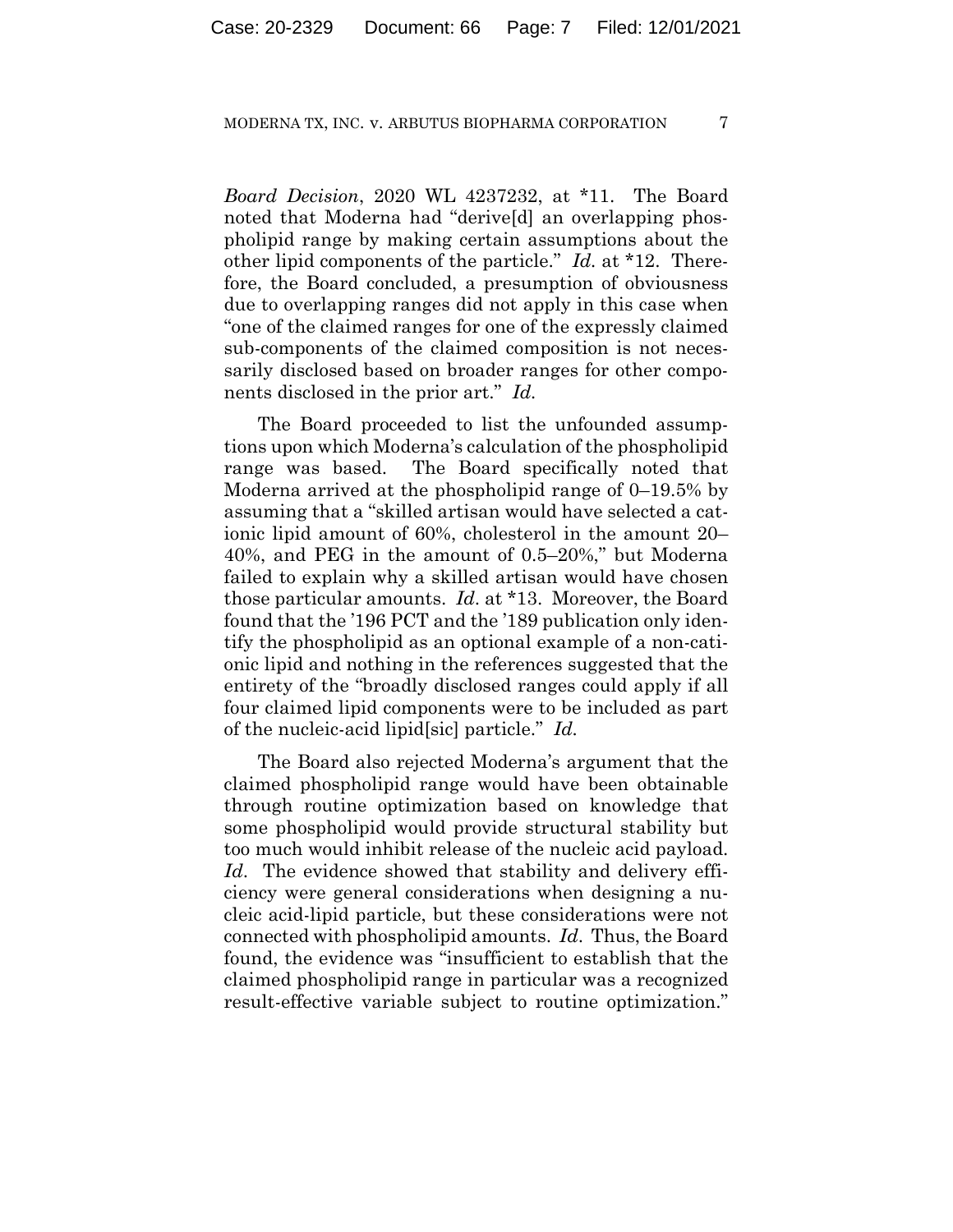# *Id.* at \*14 (citing *E.I. Dupont De Nemours & Co. v. Synvina C.V.* , 904 F.3d 996, 1008 (Fed. Cir. 2018)).

Finally, the Board rejected Moderna's argument that certain formulations in the prior art—namely, the "2:30" and "2:40" formulations—would have served as starting points for routine optimization. The Board found that Moderna failed to sufficiently explain how or why a skilled artisan would have upwardly and downwardly adjusted the amounts of the components in those formulations to arrive at the claimed ranges. While Moderna had identified "reasons to adjust each of the lipid components individually," the Board found that the optimization argument "does not take into account the interdependence of the claimed lipid components or how the adjustments would affect the nucleic acid-lipid particle as a whole." *Id.* \*15.

Moderna appealed from the Board's decision that it failed to show that the claims of the '069 patent would have been obvious over the cited prior art. Subject to the parties' dispute about Moderna's standing to pursue its appeal, which we discuss further below, we have jurisdiction pursuant to 28 U.S.C. § 1295(a)(4).

## **DISCUSSION**

## I. Standing

Before we consider Moderna's argument on the merits of the Board's decision upholding the claims of the '069 patent, we must first determine whether Moderna has standing to pursue its appeal. After all, "no principle is more fundamental to the judiciary's proper role in our system of government than the constitutional limitation of federalcourt jurisdiction to actual cases or controversies." *DaimlerChrysler Corp. v. Cuno*, 547 U.S. 332, 341–42 (2006) (quoting *Raines v. Byrd*, 521 U.S. 811, 818 (1997)).

Since the America Invents Act took effect nearly a decade ago, we have had a number of occasions to consider the question of standing in appeals from Board decisions in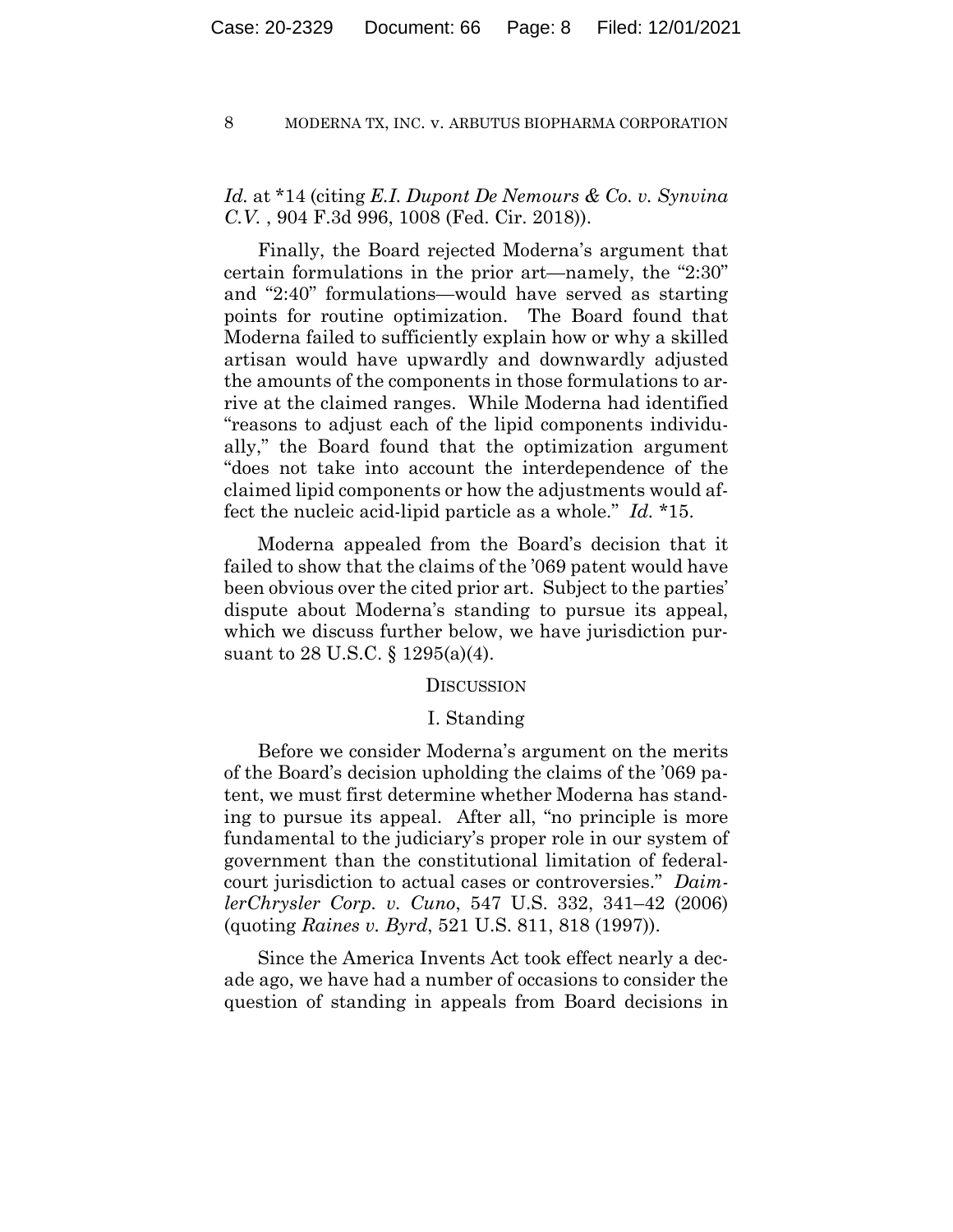IPR proceedings.3 Our precedent generally makes clear that, as in all appeals before this court, an appellant seeking review of a Board decision in an IPR must have "(1) suffered an injury in fact, (2) that is fairly traceable to the challenged conduct of the [appellee], (3) that is likely to be redressed by a favorable judicial decision." *Phigenix*, 845 F.3d at 1171–72 (Fed. Cir. 2017).

Under the IPR statute, there is no standing requirement for petitioners to request institution of IPR by the Board. *See Cuozzo Speed Techs., LLC v. Lee*, 136 S. Ct. 2131, 2143–44 (2016) ("Parties that initiate [IPRs] need not have a concrete stake in the outcome; indeed, they may lack constitutional standing."). And we recognize that where a statute grants judicial review, as the IPR statute does, *see*  35 U.S.C. § 319, the criteria of immediacy and redressability may be "relaxed." *See Momenta*, 915 F.3d at 768. But we have always maintained that a party's participation in the underlying IPR before the Board is insufficient by itself to confer standing on that party to appeal the Board's decision to this Article III court. *See Phigenix*, 845 F.3d at 1175; *see also Momenta*, 915 F.3d at 768 ("Although the statutory grant of judicial review may 'relax' the Article III criteria, judicial review of agency action remains subject to the constitutional foundation of injury-in-fact, lest the court occupy only an advisory role."); *JTEKT*, 898 F.3d at 1219 ("[T]he statute cannot be read to dispense with the Article III injury-in-fact requirement for appeal to this

<sup>3</sup> *See, e.g.*, *Apple Inc. v. Qualcomm Inc.*, 992 F.3d 1378 (Fed. Cir. 2021); *Samsung Elecs. Co. v. Infobridge Pte. Ltd.*, 929 F.3d 1363 (Fed. Cir. 2019); *Momenta Pharms., Inc. v. Bristol-Myers Squibb Co.*, 915 F.3d 764 (Fed. Cir. 2019); *JTEKT Corp. v. GKN Auto. Ltd.*, 898 F.3d 1217 (Fed. Cir. 2018); *Phigenix, Inc. v. Immunogen, Inc.*, 845 F.3d 1168 (Fed. Cir. 2017); *Consumer Watchdog v. Wis. Alumni Research Found.*, 753 F.3d 1258 (Fed. Cir. 2014).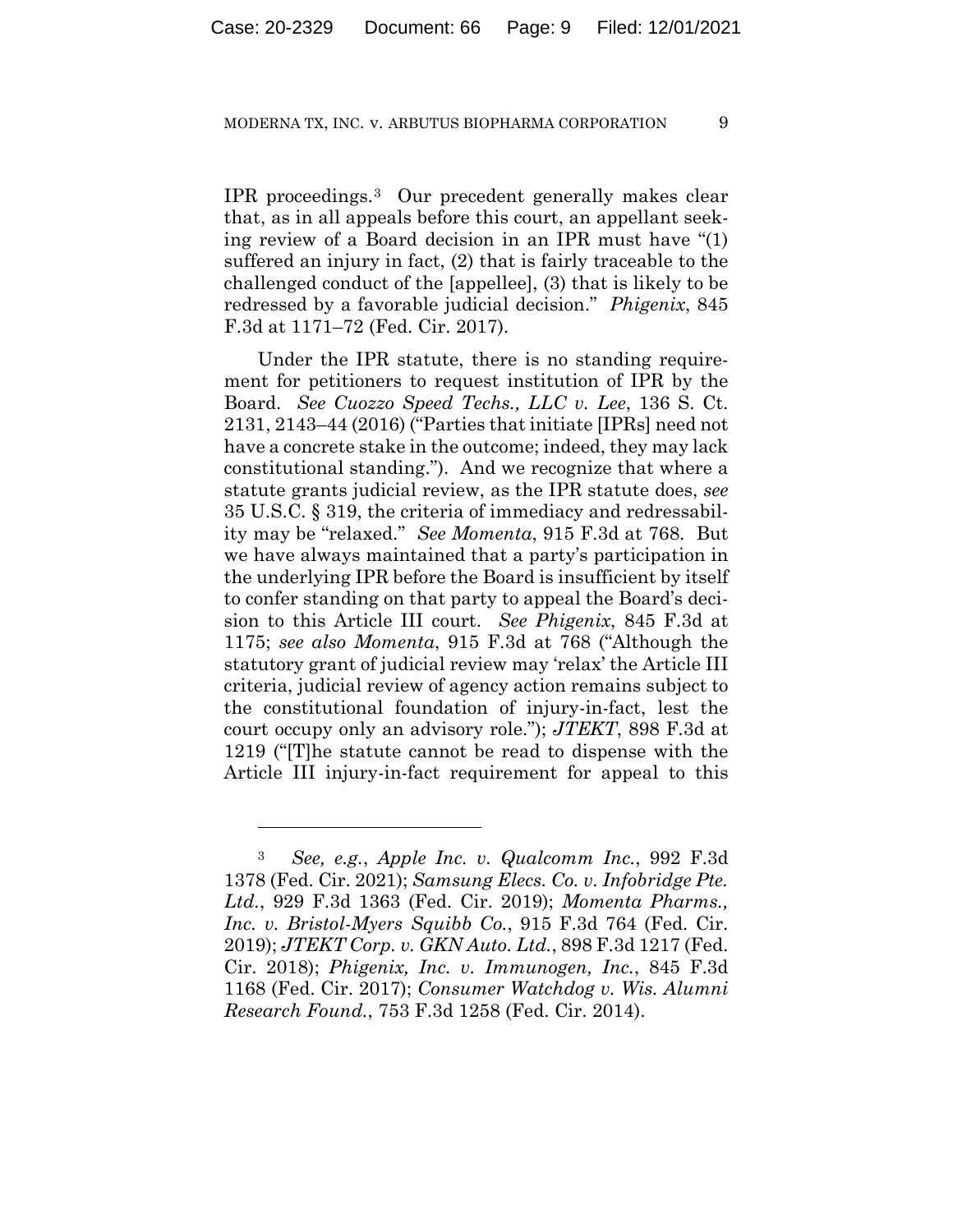court."). Accordingly, even when an appellant is "sharply opposed to the Board's decision and the existence of [a] patent, that is not enough to make th[e] dispute justiciable." *Consumer Watchdog*, 753 F.3d at 1263. As the party seeking judicial review, Moderna "has the burden of establishing that it possesses the requisite injury." *See JTEKT*, 898 F.3d at 1220.

Moderna asserts as a basis for standing that there is a substantial risk that Arbutus will assert the '069 patent in an infringement suit targeting Moderna's COVID-19 vaccine.4 In connection with its burden to show standing, Moderna supplemented the record with a declaration from Shaun Ryan, Moderna's Senior Vice President and Deputy General Counsel. *See* J.A. 5737–47. Mr. Ryan described Moderna's work to harness its "proprietary mRNA technology, delivery technologies, and manufacturing processes to develop its COVID-19 vaccine, mRNA-1273." J.A. 5738. Mr. Ryan further described Moderna's concrete plans as of September 2020 to release a COVID-19 vaccine, its emergency use authorization as of December 2020, and its subsequent commercial shipments of the vaccine. J.A. 5739– 41.

Mr. Ryan also described, from Moderna's perspective, how Arbutus's statements and actions have created a "substantial risk that Arbutus may bring an infringement action relating to Moderna's COVID-19 vaccine." J.A. 5741. Specifically, Mr. Ryan listed a series of public statements made by Arbutus in 2017 regarding the alleged extensive scope of its patent coverage over virtually all lipid

<sup>4</sup> Moderna also asserts a second basis for standing based on its current status as a licensee of the '069 patent with monetary obligations affected by the validity of the patent. For the reasons discussed in our opinion in Appeal No. 20-1184, issued today, we reject Moderna's argument that it has standing on this basis.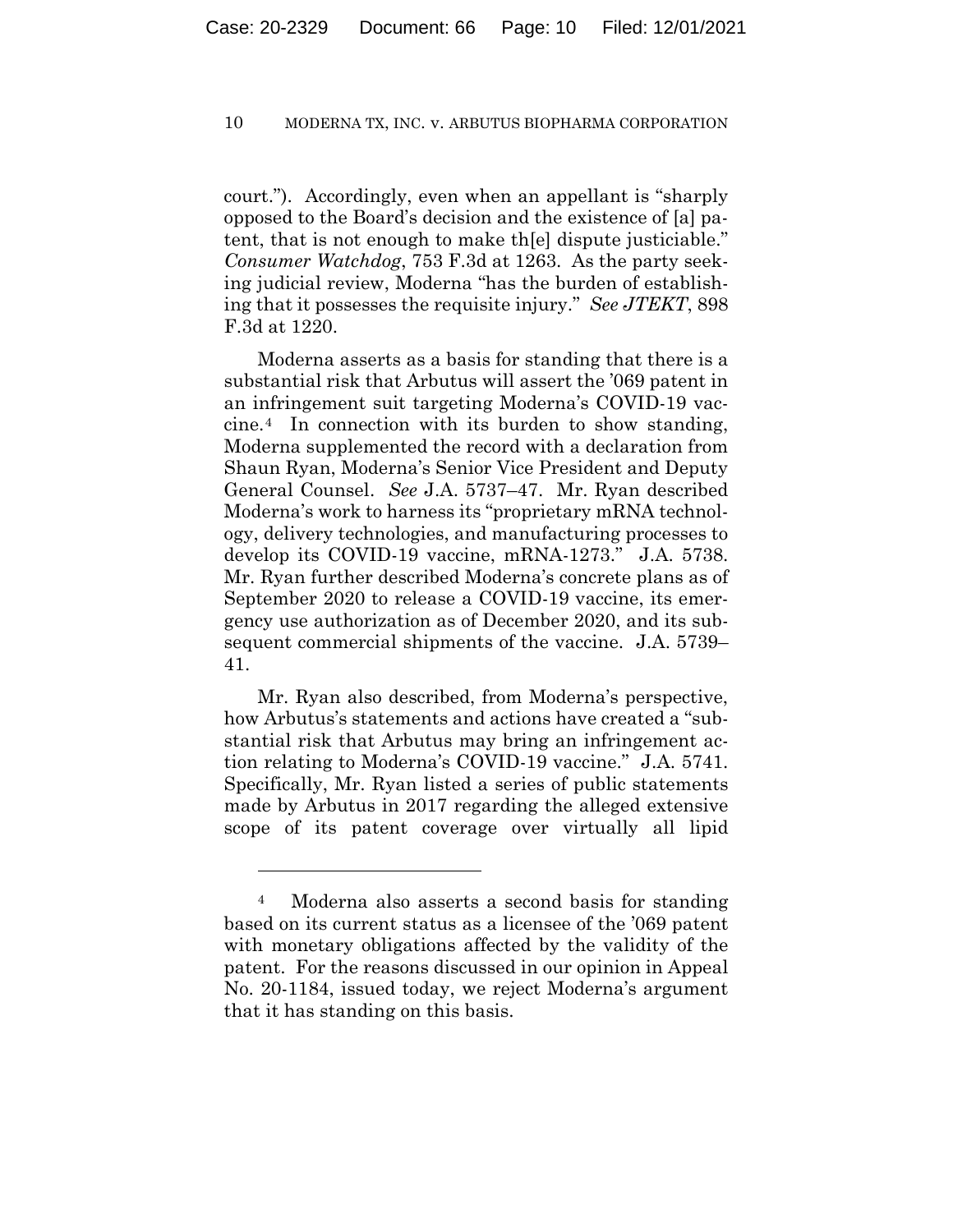nanoparticle ("LNP") delivery systems. *Id.* For example, Mr. Ryan quoted a May 2017 statement from former Arbutus CEO Mark Murray in Forbes Magazine that Arbutus "invented, developed and dominate[s] the field of LNP." *Id.* Furthermore, Mr. Ryan attested that Arbutus and its affiliates "have consistently taken the position with Moderna that [Moderna] requires a license to [Arbutus's] patents, including the '069 patent." J.A. 5742. And, Mr. Ryan asserted, "Arbutus has not granted Moderna a covenant not to sue on the '069 patent." *Id.*

We have held that an appellant "need not face 'a specific threat of infringement litigation by the patentee' to establish the requisite injury in an appeal from a final written decision in an *inter partes* review." *Adidas AG v. Nike, Inc.*, 963 F.3d 1355, 1357 (Fed. Cir. 2020) (quoting *DuPont*, 904 F.3d at 1004). Instead, "it is generally sufficient for the appellant to show that it has engaged in, is engaging in, or will likely engage in 'activity that would give rise to a possible infringement suit.'" *Grit Energy Sols., LLC v. Oren Techs., LLC*, 957 F.3d 1309, 1319 (Fed. Cir. 2020) (quoting *Consumer Watchdog*, 753 F.3d at 1262). Accordingly, on the record before us, Moderna has demonstrated enough of a risk that it will be faced with an infringement suit based on the combination of its own activities in developing the COVID-19 vaccine, Arbutus's broad public statements about its extensive patent coverage in this area, and Arbutus's refusal to grant a covenant not to sue.

It also bears noting that, if we were to dismiss this appeal for lack of standing, Arbutus could sue Moderna for infringement immediately thereafter. That possibility is easy to envision based on the record, and Arbutus has done nothing to dispel it. We seek to avoid such a result, which would perversely incentivize a future similarly situated patent owner to remain silent regarding its intentions during the pendency of an appeal and wait to sue for infringement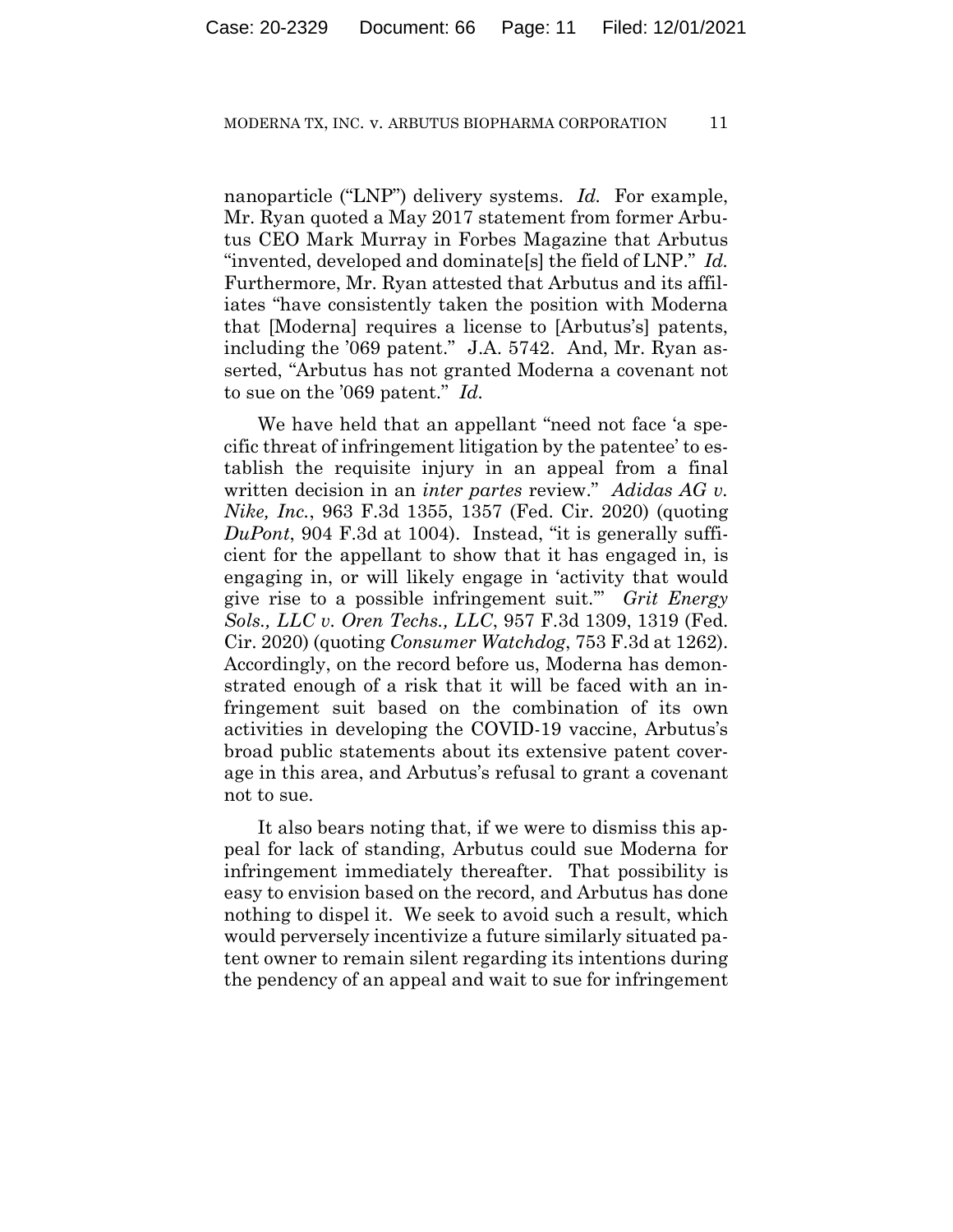until after the appeal has been dismissed for lack of standing.

For the foregoing reasons, we conclude that Moderna has standing to pursue its appeal based on the risk of an infringement suit, and we proceed to the merits of this appeal.

## II. Nonobviousness

Moderna raises two primary challenges to the Board's obviousness analysis. First, Moderna contends that the Board erred by failing to apply a presumption of obviousness based on overlapping ranges in the prior art. Based on this first challenge, Moderna also raises a number of ancillary arguments about the Board's misplacement of various evidentiary burdens. Second, Moderna argues that the Board erred in finding that Moderna had not shown a motivation to optimize the lipid components of the prior art nucleic acid-lipid particles and that the phospholipid is a result-effective variable. We address these two challenges in turn.

Obviousness is a question of law that "lends itself to several basic factual inquiries," including the scope and content of the prior art, the level of ordinary skill in the art, and differences between the prior art and the claimed invention. *Graham v. John Deere Co.*, 383 U.S. 1, 17–18 (1966) (citing *Great Atl. & Pac. Tea Co. v. Supermarket Equip. Corp.*, 340 U.S. 147, 155 (1950)). We review the Board's legal determinations *de novo*, *In re Elsner*, 381 F.3d 1125, 1127 (Fed. Cir. 2004), and the Board's factual findings underlying those determinations for substantial evidence, *In re Gartside*, 203 F.3d 1305, 1316 (Fed. Cir. 2000). A finding is supported by substantial evidence if a reasonable mind might accept the evidence to support the finding. *See Consol. Edison Co. of New York v. NLRB*, 305 U.S. 197, 229 (1938).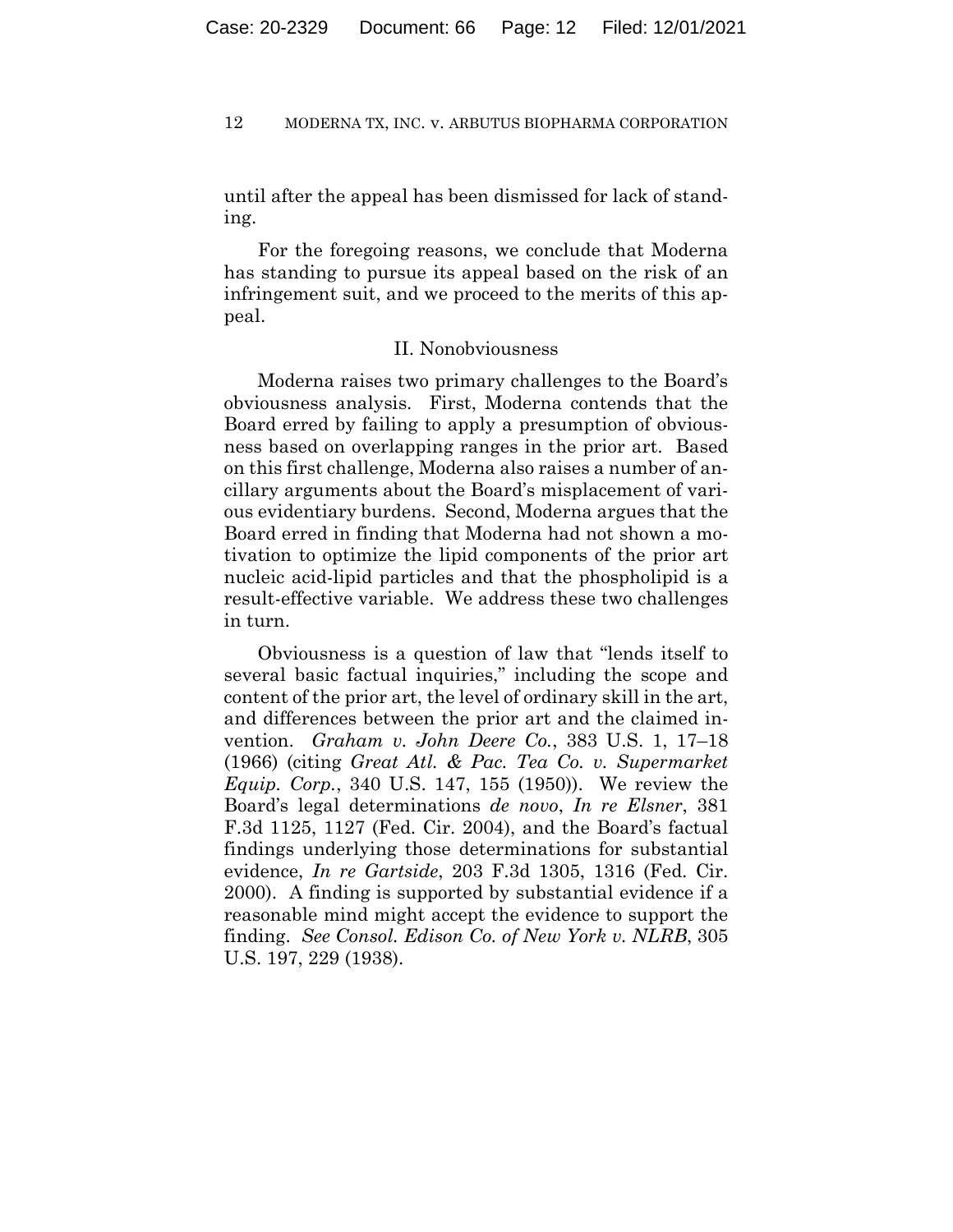Moderna contends that the Board erred when it held that Moderna had not established that a presumption of obviousness should apply based on the overlapping ranges in the prior art. Arbutus responds that the Board correctly found that Moderna had not demonstrated that the presumption should apply because the prior art does not disclose a range for the phospholipid component.

We have held that a presumption of obviousness typically exists "when the ranges of a claimed composition overlap the ranges *disclosed* in the prior art." *In re Peterson,* 315 F.3d 1325, 1329 (Fed. Cir. 2003) (emphasis added); *see also Ormco Corp. v. Align Tech., Inc.*, 463 F.3d 1299, 1311 (Fed. Cir. 2006) ("Where a claimed range overlaps with a range *disclosed in the prior art*, there is a presumption of obviousness." (emphasis added)). Here, it is undisputed that a range for the phospholipid is not expressly "disclosed" in the prior art. Yet, Moderna argues that the Board should have applied the presumption anyway based on Moderna's theory that a phospholipid range can be derived or calculated from the disclosures of the prior art.

The Board correctly recognized that we have never before applied the presumption of obviousness for overlapping ranges in a case in which the prior art does not contain an express disclosure of a range. *Board Decision*, 2020 WL 4237232, at \*12 ("[T]he Federal Circuit has only applied the presumption where the overlapping range is expressly disclosed, not where an overlap might be assumed based on other motivating factors." (citations omitted)). It is, however, also true that we have never affirmatively decided whether or not the presumption ever *could* apply in such a case. Though the parties would have us make that decision here, it is not necessary or appropriate for us to reach that general question because this case turns on a narrower issue, specifically, Moderna's failure to show that the overlapping range is actually taught by the prior art.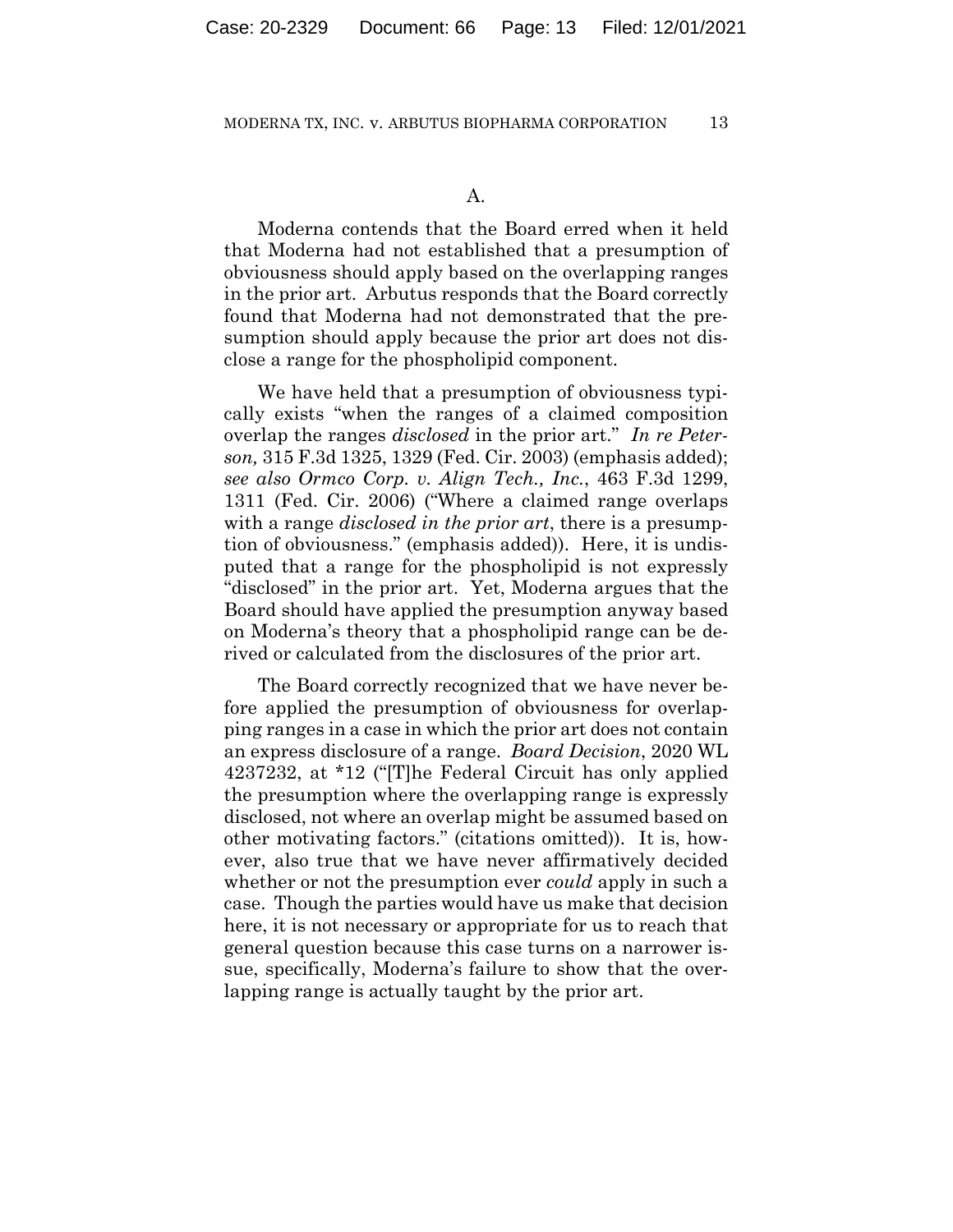Before the presumption of obviousness could be applied, Moderna would have to first show that, despite the lack of an express disclosure in the references, a person of ordinary skill would have nevertheless understood that the '196 PCT and the '189 publication teach or suggest a range for the phospholipid component that overlaps with the claimed range. Moderna has failed to make that threshold showing.

Moderna's theory essentially proceeds as follows. The '196 PCT and the '189 publication each disclose a nucleic acid-lipid particle with four lipid components—cationic lipid, cholesterol, phospholipid, conjugated lipid. Each reference discloses a range for three out of the four lipids. It is axiomatic that the amounts of the four lipids must add to 100 mol %. Therefore, Moderna posits, it would have been a matter of simple subtraction for a person of ordinary skill in the art to derive a range for the phospholipid.

We agree with the Board and Arbutus that Moderna's theory is an oversimplification based on unfounded assumptions. One of the key flawed assumptions that Moderna makes is that the amount of each individual lipid component in the prior art nucleic acid-lipid particles can be freely manipulated and adjusted across the full scope of the disclosed ranges. As a corollary to that assumption, Moderna assumes that any lipid component of the particle can be increased as long as any other lipid component of the particle is decreased by a corresponding amount to maintain a total of 100%. These assumptions are contrary to logic and the evidence in the record.

In its petition, Moderna presented one hypothetical "scenario" in which it assumed that the prior art particle contains the maximum 60 mol % of cationic lipid and the ranges of cholesterol and conjugated lipid are selected from the range of 20–40 mol % and 0.5–25 mol %, respectively. *See* J.A. 134 (Moderna's petition for IPR, presenting a table showing a scenario in which the cationic lipid in the prior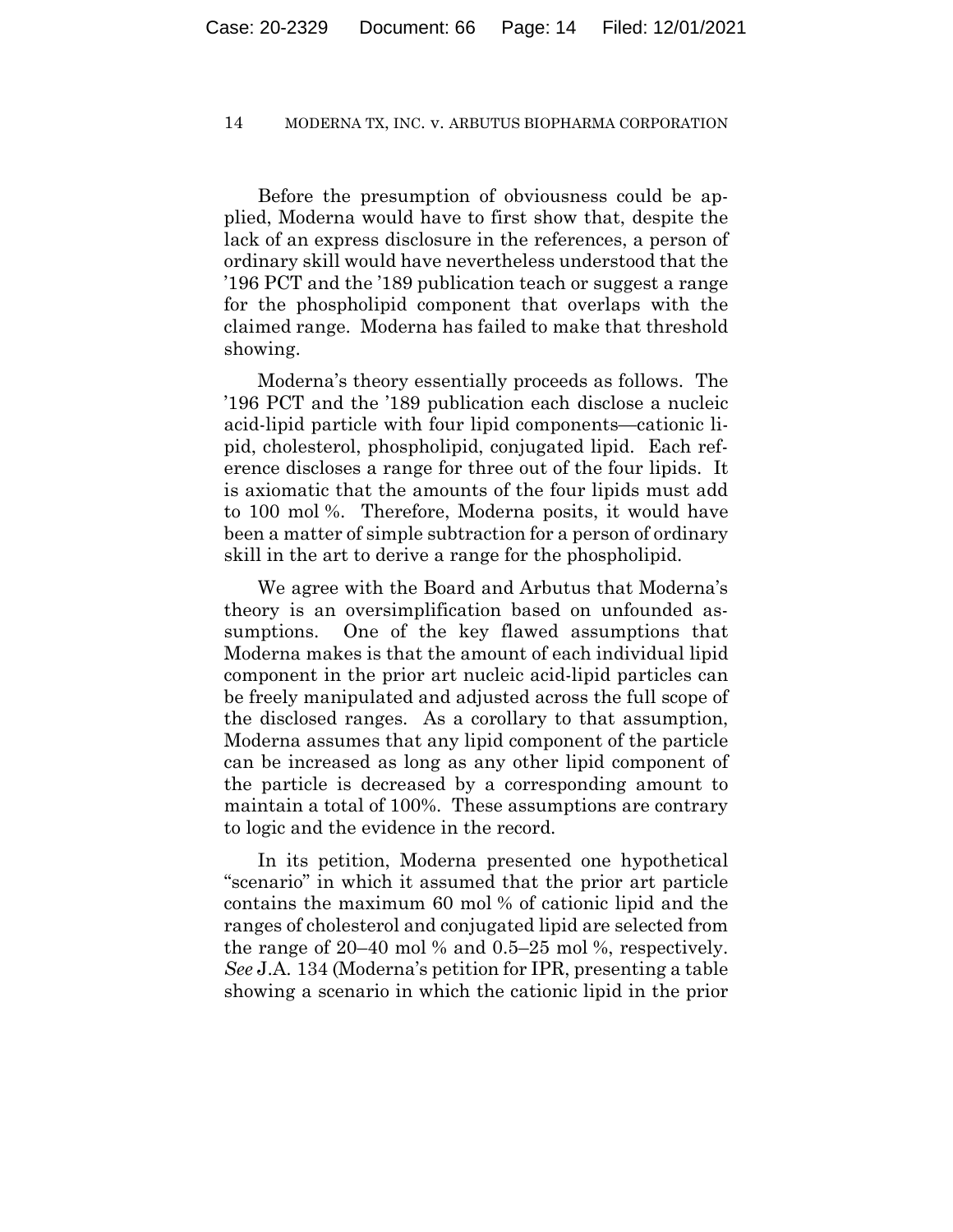art nucleic acid-lipid particle is set to maximum). But even that one scenario illustrates the problem with Moderna's assumptions. Moderna focuses on the minimum selection for cholesterol and conjugated lipid, which would, in fact, result in a phospholipid maximum of 19.5 mol %. But rather than acknowledge that selecting the maximums for cholesterol and conjugated lipid would result in a nonsensical negative value for the phospholipid, Moderna simply sets the phospholipid minimum to 0. Indeed, if this case were as simple as arbitrarily setting maximums and minimums for each individual component in the prior art and subtracting from 100%, it would seem that the possible range for the phospholipid component in the prior art nucleic acid-lipid particle extends from a minimum value -40 mol % (which is a meaningless negative number)<sup>5</sup> to a maximum value of  $77.5$  mol  $\%$  (which is an amount inconsistent with the teachings of the prior art).6

As Arbutus demonstrated to the Board, this case is not that simple because the lipid components of the nucleic acid-lipid particle are interdependent, and they interact with each other unpredictably. Arbutus put forth a plethora of evidence, including evidence from the prior art references as well as expert testimony, demonstrating that the properties of nucleic acid-lipid particles depend on the particle as a whole, rather than on any one component. *See, e.g.*, J.A. 1710–14 (expert declaration citing prior art references to demonstrate the effects of varying the amounts of the lipid components on toxicity and efficacy). Thus, substantial evidence supports the Board's rejection of

 $5 -40\%$  phospholipid  $=$ [100% total]–[60% cationic]–[55% cholesterol]–[25% conjugated]  $6$  77.5% phospholipid  $=$ [100% total]–[2% cationic]–[20%

cholesterol]–[0.5% conjugated]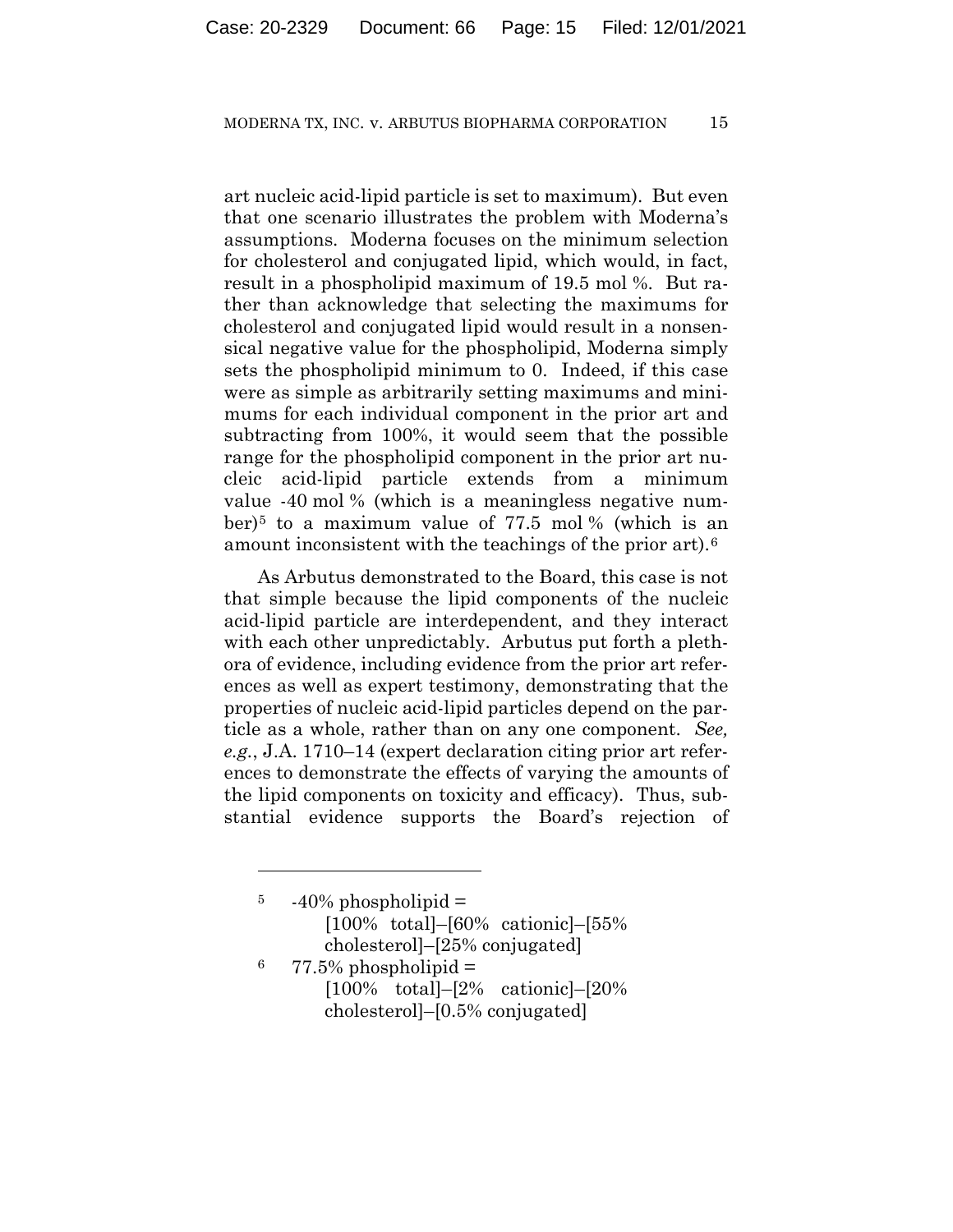Moderna's premise that one could obtain a value for the amount of any one lipid component in the particle by adding up the amounts of the other three components and subtracting from 100%.

Even in cases with overlapping ranges involving multiple components, we have held that evidence that the components "interacted in an unpredictable or unexpected way could render the combination nonobvious." *In re Applied Materials, Inc.*, 692 F.3d 1289, 1298 (Fed. Cir. 2012). That holding applies even more strongly here, where the assumption necessary to derive the implicit overlapping range is itself undermined by the unpredictable interactivity between the components.

It is telling that even Moderna has been unable to remain consistent in its contentions about the allegedly implied phospholipid range in the prior art. For example, Moderna argued in its petition that the phospholipid range in the '196 PCT and the '189 publication can be calculated as 0–19.5 mol %. *See* J.A. 134. In its opening brief in this court, however, Moderna acknowledged that performing its arithmetic using different inputs from the prior art references could result in ranges of 0–30 mol % or 0–80 mol %. *See* Moderna Opening Br. at 38. Although we recognize that both of those ranges would still overlap with the 4–10 mol % phospholipid range in claim 1 of the '069 patent, the possibility of calculating multiple different ranges for the phospholipid cuts against Moderna's argument that there is a clearly taught overlapping phospholipid range that compels the application of a presumption of obviousness.

For the foregoing reasons, the Board correctly held that Moderna had not established that a presumption of obviousness applies based on overlapping ranges. As noted above, Moderna raises a number of ancillary arguments that are contingent on its argument that a presumption of obviousness should have applied. For example, Moderna argues that the Board improperly placed the burden on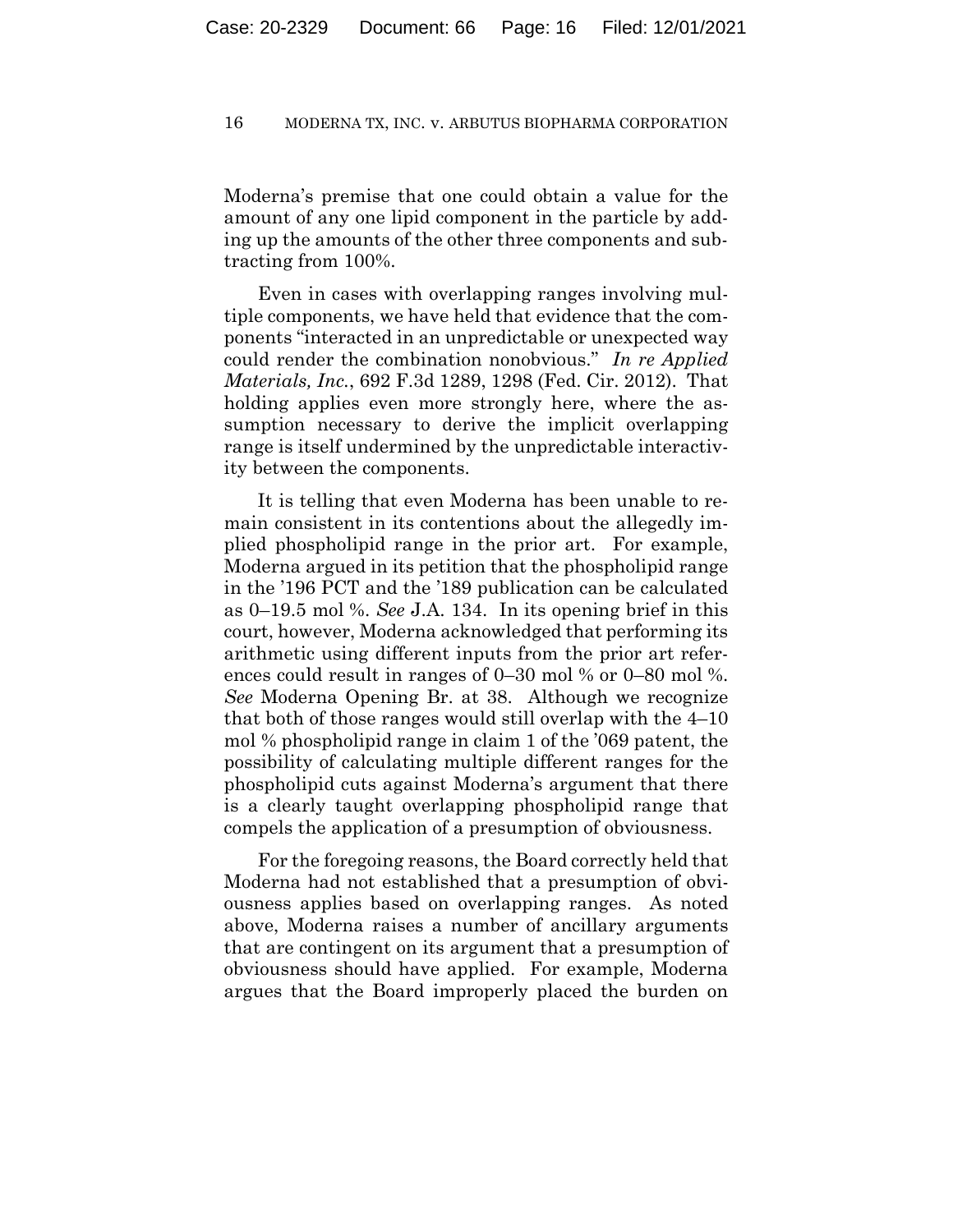Moderna to show a motivation to optimize the lipid components as well as to demonstrate that the phospholipid range is a result effective variable, but that those showings should have been considered subsumed within the presumption of obviousness. Because we hold that the Board did not err in its analysis of the overlapping range issue, we reject these ancillary arguments as essentially moot. Furthermore, as indicated above, all of the dependent claims are subject to this same resolution.

B.

Beyond its legal arguments contingent on the presumption of obviousness and the improper placement of the burdens, Moderna argues that, even if it did bear the burden of proof on the fact questions that underlie obviousness, it presented sufficient evidence to meet those burdens. This argument pertains, in particular, to the Board's findings with respect to the motivation to optimize result-effective variables in the prior art. Importantly, as these are fact issues, we review the Board's findings for substantial evidence. *See St. Jude Med., LLC v. Snyders Heart Valve LLC*, 977 F.3d 1232, 1238 (Fed. Cir. 2020).

It has long been established law that "where the general conditions of a claim are disclosed in the prior art, it is not inventive to discover the optimum or workable ranges by routine experimentation." *In re Aller*, 220 F.2d 454, 456 (C.C.P.A. 1955). It is also well-established that "the parameter to be optimized must have been recognized by those skilled in the art to be a 'result-effective variable.'" *In re Antoine*, 559 F.2d 618, 620 (C.C.P.A. 1977). But, more recently, we clarified that in cases with multiple result-effective variables, "[e]vidence that the variables interacted in an unpredictable or unexpected way could render the combination nonobvious." *Applied Materials*, 692 F.3d at 1298.

It cannot be disputed that the general conditions for a nucleic acid-lipid particle were disclosed in the prior art.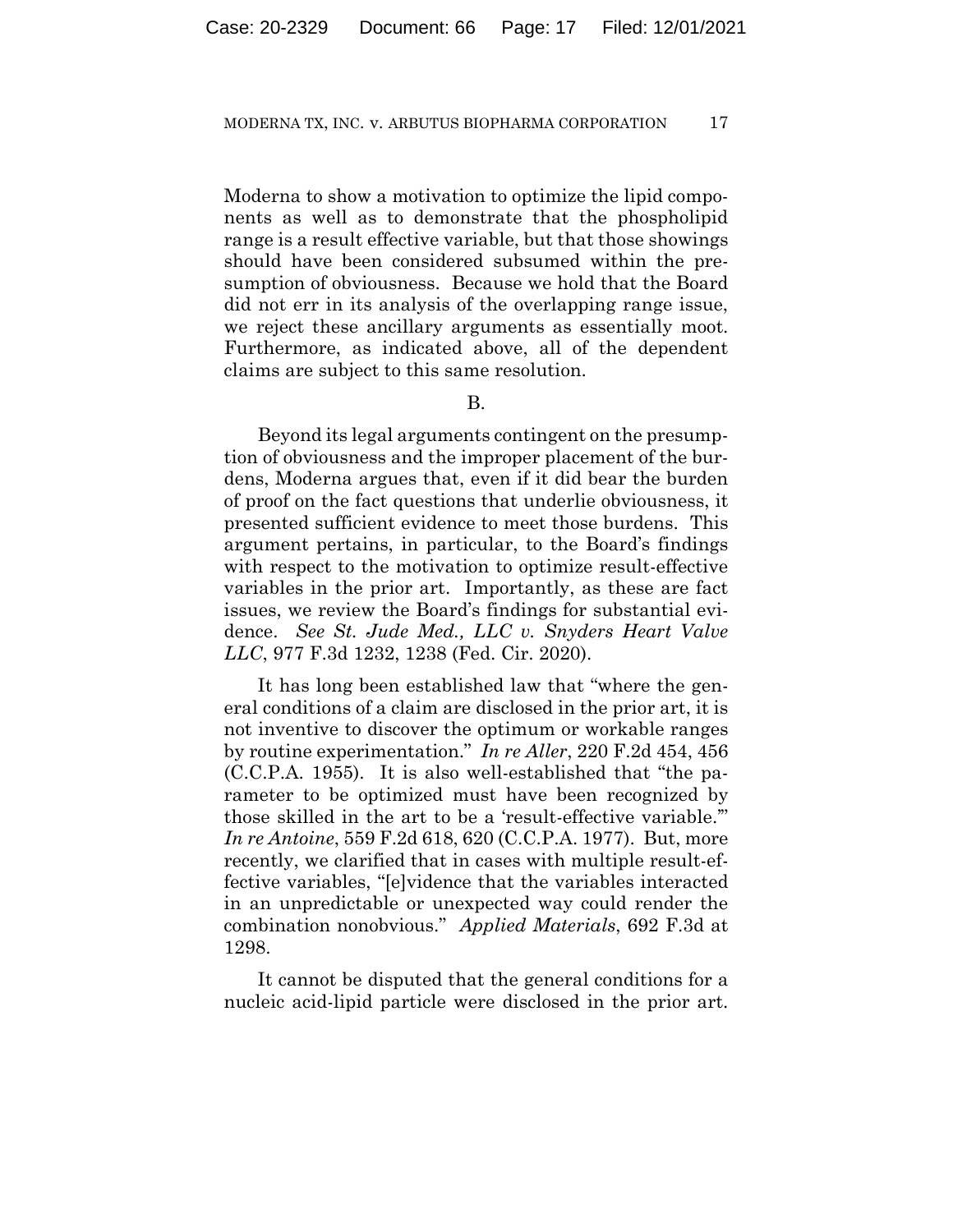Specifically, the '196 PCT and the '189 publication disclose particles that contain all four of the lipid components recited in the claims of the '069 patent. Moderna argues that it presented sufficient evidence that the disclosures in those references presented a starting point that would have allowed a person of ordinary skill in the art to arrive at the claimed invention through routine optimization.

Moderna relies on the previously discussed ranges as well as the 2:30 and 2:40 formulations as starting points for optimization. Those formulations have cationic lipid amounts slightly below the claimed 50–65% range and cholesterol amounts slightly above the claimed 30–40% range. According to Moderna, it presented evidence to the Board regarding the motivating factors for optimizing each lipid component in the prior art particles. For example, Lin and Ahmad would have taught a person of ordinary skill to increase the amount of cationic lipid to increase transfection efficiency. *See Moderna Opening Br.* at 47–48 (citing expert testimony, Lin, and Ahmad). Moderna also argues that it was well known that phospholipids help stabilize the particles, but too much phospholipid can inhibit transfection. *Id.* at 48 (citing expert testimony). Cholesterol was known to stabilize lipid bilayers, but keeping the cholesterol level low would be necessary to prevent it from precipitating out of the lipid layer. *Id.* at 49 (citing prior art and expert testimony). And conjugated lipid prevents particles from aggregating, but it is used in small amounts to avoid inhibiting particles from fusing with cells. *Id.*

The Board found that the evidence was insufficient to establish that the phospholipid range was a result-effective variable. However, even if we accepted Moderna's argument that the phospholipid range is a result-effective variable, we would have to conclude based on the record that the other lipid components in the prior art nucleic acid-lipid particles are result-effective variables. Then the question would be whether Moderna showed that reaching the claimed ranges for these result-effective variables would